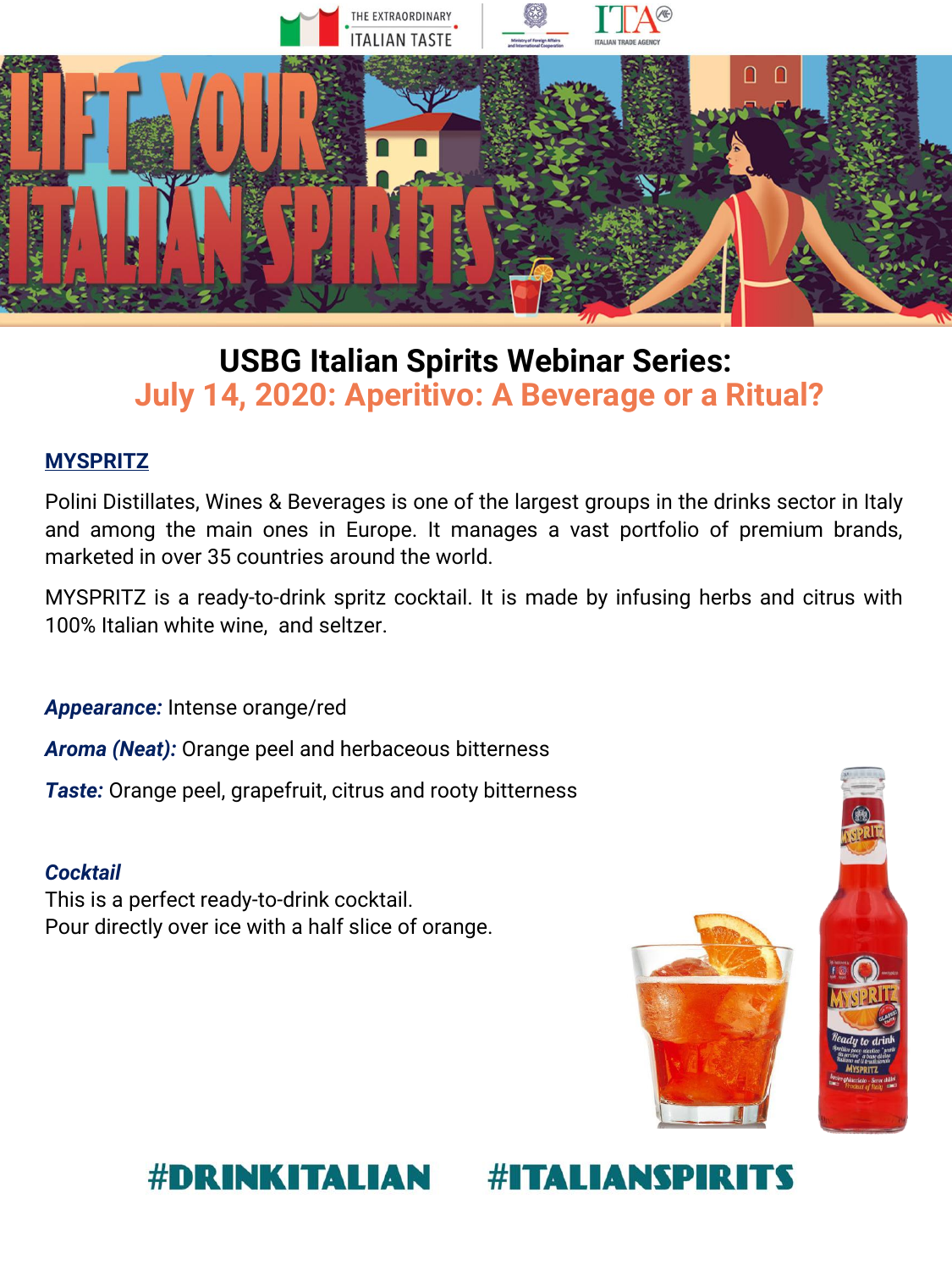## **CASONI 1814 L'APERITIVO**

Casoni is one of Italy's oldest distilleries and liqueur factories. The Casoni family has handed down its know-how from generation to generation, maintaining an innate passion to produce liqueurs and spirits blended with a love for their production region.

1814 - L'Aperitivo comes from an original recipe from the Casoni family at 15% abv. The selection of locally harvested herbs and expertly blended Mediterranean fruit and seeds make this a unique product, ideal for adding a nice bittersweet component to your favorite cocktail.

*Appearance:* Light rose color

*Aroma:* Fruity and slightly spicy with notes of candied orange and grapefruit

*Taste:* Notes of herbs and refreshing fruits

*Aftertaste:* Bitter-sweet and slight orange bitterness

*Cocktail*  PAPER PLANE COCKTAIL ¾ oz. Bourbon ¾ oz. 1814 – L'Aperitivo ¾ oz. Amaro, ¾ oz. Fresh lemon juice. **Method:** Shake, Strain into a chilled cocktail coupe. **Garnish:** Orange Peel



#### #DRINKITALIAN **#ITALIANSPIR**